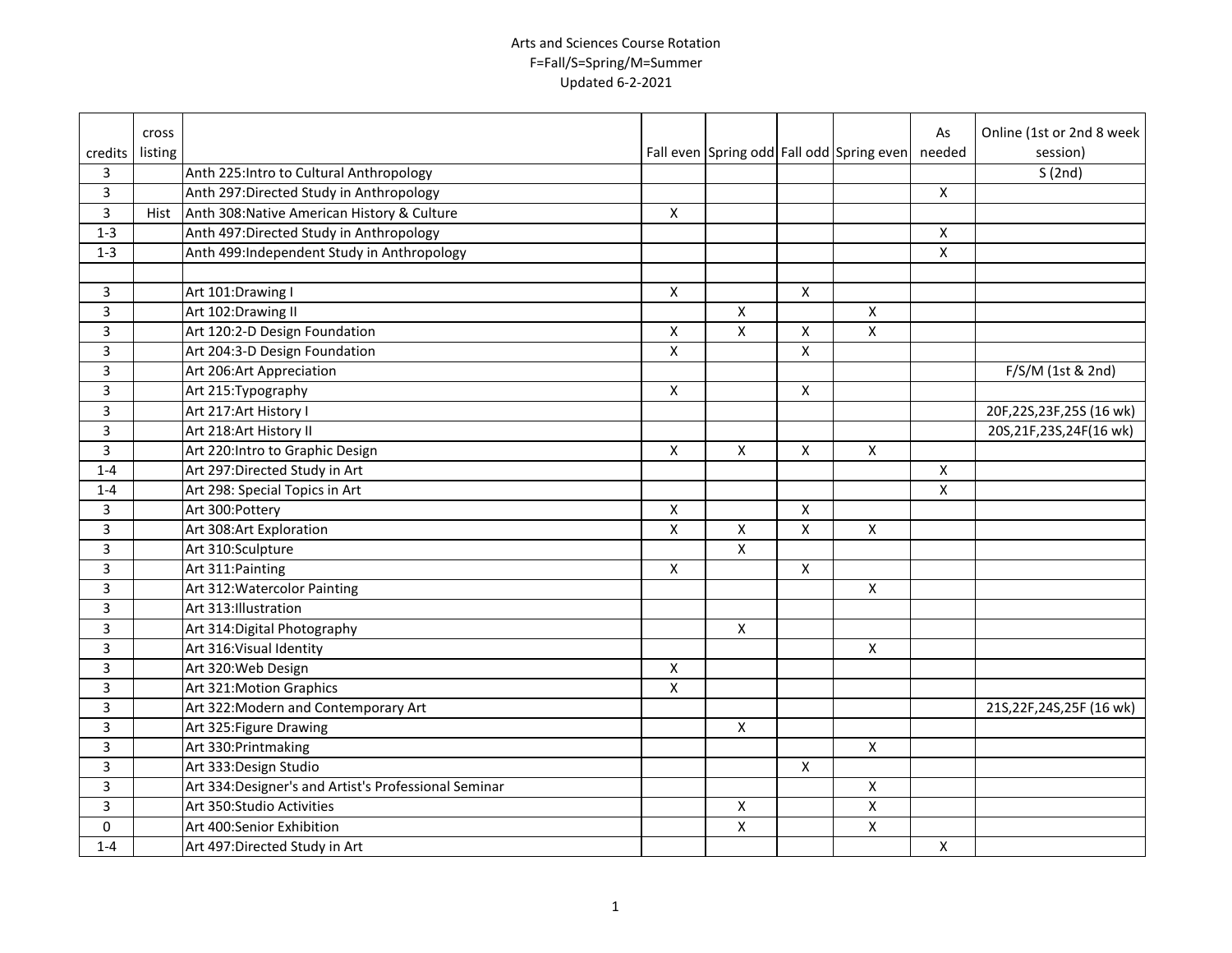|                | <b>cross</b> |                                                                   |                           |   |              |                                           | As                                                                                                         | Online (1st or 2nd 8 week |
|----------------|--------------|-------------------------------------------------------------------|---------------------------|---|--------------|-------------------------------------------|------------------------------------------------------------------------------------------------------------|---------------------------|
| credits        | listing      |                                                                   |                           |   |              | Fall even Spring odd Fall odd Spring even | needed                                                                                                     | session)                  |
| $1 - 4$        |              | Art 498: Special Topics in Art                                    |                           |   |              |                                           | X                                                                                                          |                           |
| $1 - 3$        |              | Art 499:Independent Study in Art                                  |                           |   |              |                                           | X                                                                                                          |                           |
|                |              |                                                                   |                           |   |              |                                           |                                                                                                            |                           |
| $\overline{4}$ |              | <b>Biol 101:Introductory Botany</b>                               |                           | X |              | X                                         |                                                                                                            |                           |
| $\overline{4}$ |              | Biol 102:Introductory Zoology                                     | $\pmb{\times}$            | X | Χ            | $\mathsf{X}$                              |                                                                                                            |                           |
| 4              |              | <b>Biol 130:General Biology</b>                                   | $\pmb{\mathsf{X}}$        |   | X            | $\pmb{\mathsf{X}}$                        |                                                                                                            | $F/S/M$ (8 wk)            |
| 4              |              | <b>Biol 150: Biodiversity</b>                                     |                           |   |              |                                           |                                                                                                            | As needed                 |
| 4              |              | Biol 210: Human Anatomy                                           | X                         |   | X            |                                           |                                                                                                            |                           |
| 3              |              | Biol 220: Horticulture and Plant Propagation Techniques           |                           |   |              |                                           | X                                                                                                          |                           |
| $\overline{3}$ |              | Biol 225: Freshwater Biology                                      |                           |   |              |                                           | X                                                                                                          |                           |
| $1 - 4$        |              | Biol 297: Directed Study in Biology                               |                           |   |              |                                           | $\pmb{\mathsf{X}}$                                                                                         |                           |
| $1 - 4$        |              | <b>Biol 298:Special Topics in Biology</b>                         |                           |   |              |                                           | $\pmb{\chi}$                                                                                               |                           |
| 4              |              | Biol 301:Microbiology                                             |                           | X |              | $\mathsf{X}$                              |                                                                                                            |                           |
| 3              |              | <b>Biol 311:Evolution and Systematic Biology</b>                  | X                         |   | X            |                                           |                                                                                                            |                           |
| 4              |              | Biol 312: Human Physiology                                        |                           | X |              | X                                         |                                                                                                            |                           |
| 3              |              | Biol 315:Introductory Immunology                                  | X                         |   | X            |                                           |                                                                                                            |                           |
| 4              |              | Biol 317:Ecology                                                  |                           | X |              | X                                         |                                                                                                            |                           |
| 3              |              | <b>Biol 330: Cellular Biology</b>                                 |                           | X |              | $\pmb{\mathsf{X}}$                        |                                                                                                            |                           |
| 3              |              | Biol 340: Virology                                                | X                         |   |              |                                           |                                                                                                            |                           |
| 3              |              | <b>Biol 350: Conservation and Management</b>                      |                           |   |              |                                           | X                                                                                                          |                           |
| $\mathbf{1}$   |              | Biol 351: Introduction to Geographical Information Systems        |                           | X |              |                                           |                                                                                                            |                           |
| 3              |              | Biol 355: Wildlife Techniques                                     | $\mathsf{X}$              |   |              |                                           |                                                                                                            |                           |
| 3              |              | Biol 360: Animal Behavior                                         |                           |   |              |                                           | $\pmb{\mathsf{X}}$                                                                                         |                           |
| 4              |              | Biol 365: Entomology: The Natural History of Great Plains Insects |                           |   |              |                                           | X                                                                                                          |                           |
| 4              |              | Biol 370: Natural History of Invertebrates                        |                           |   |              |                                           | X                                                                                                          |                           |
| 4              |              | Biol 380: Invertebrate Zoology                                    |                           |   |              |                                           | X                                                                                                          |                           |
| 3              |              | <b>Biol 385:Disease and Epidemiology</b>                          |                           | X |              |                                           |                                                                                                            |                           |
| 4              |              | Biol 398: Human Parasitology                                      |                           |   |              | $\pmb{\mathsf{X}}$                        |                                                                                                            |                           |
| 3              |              | <b>Biol 404: Genetics</b>                                         | $\boldsymbol{\mathsf{X}}$ |   | X            |                                           |                                                                                                            |                           |
| 3              |              | Biol 405: Histology and Biological Microtechnique                 |                           |   |              |                                           | $\pmb{\mathsf{X}}$                                                                                         |                           |
| 4              |              | Biol 407:Developmental Biology                                    |                           |   |              |                                           | X                                                                                                          |                           |
| 3              |              | <b>Biol 409:Advanced Ecology</b>                                  |                           |   |              |                                           | X                                                                                                          |                           |
| 3              |              | <b>Biol 412:Experimental Biology</b>                              |                           |   |              | X                                         |                                                                                                            |                           |
| $1 - 12$       |              | Biol 414:Internship in Wildlife Management                        | $\pmb{\times}$            | Χ | $\mathsf{x}$ | $\mathsf{X}$                              | $\mathsf{M}% _{T}=\mathsf{M}_{T}\!\left( a,b\right) ,\ \mathsf{M}_{T}=\mathsf{M}_{T}\!\left( a,b\right) ,$ |                           |
| 4              |              | Biol 420: Comparative Anatomy and Evolution of the Vertebrates    |                           | X |              |                                           |                                                                                                            |                           |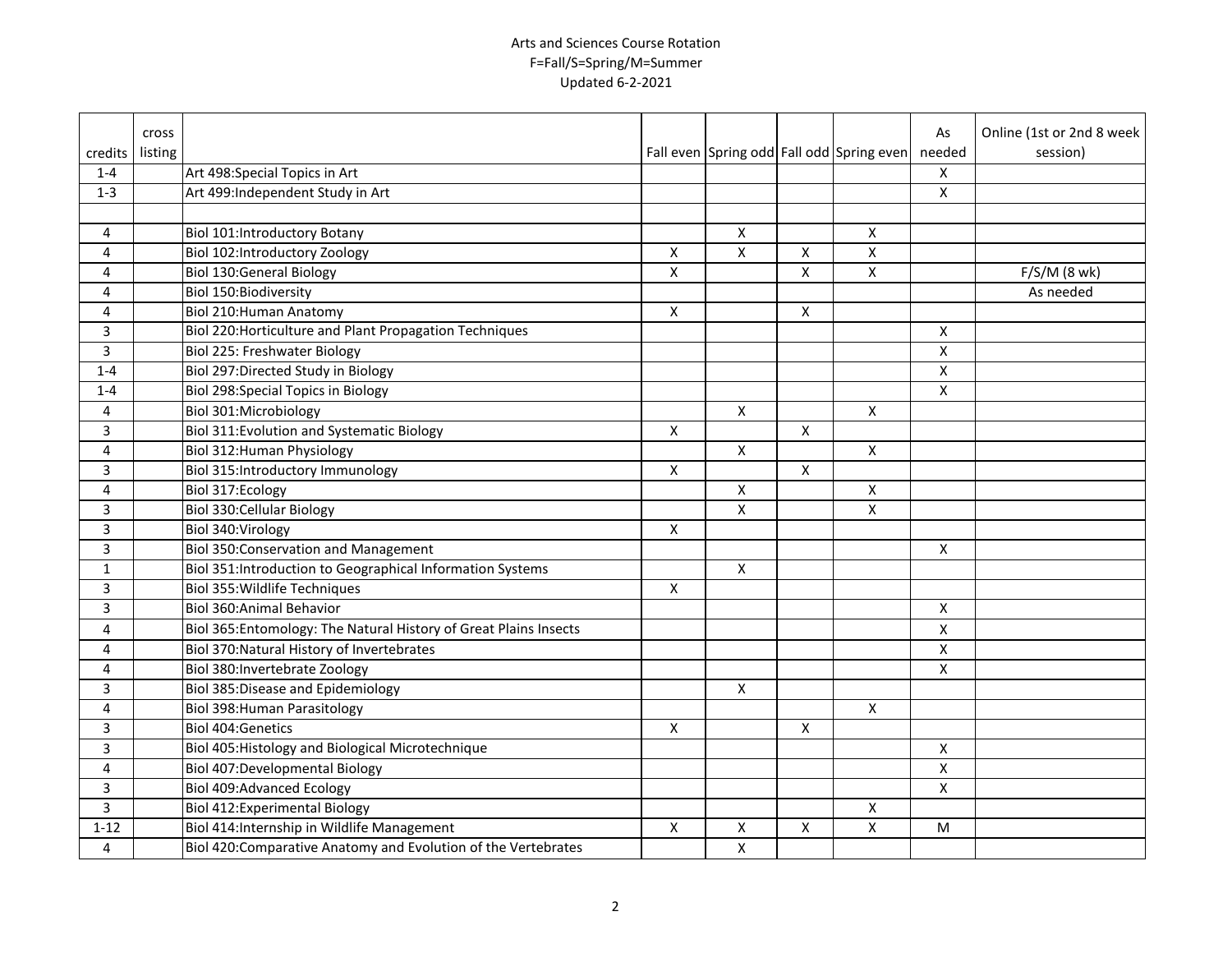|         | cross   |                                                                  |                    |                    |                           |                                           | As                        | Online (1st or 2nd 8 week |
|---------|---------|------------------------------------------------------------------|--------------------|--------------------|---------------------------|-------------------------------------------|---------------------------|---------------------------|
| credits | listing |                                                                  |                    |                    |                           | Fall even Spring odd Fall odd Spring even | needed                    | session)                  |
| 4       |         | Biol 422: Biology of the Ectotherms: Ichthyology and Herpetology |                    |                    |                           |                                           | $\mathsf{X}$              |                           |
| 4       |         | Biol 424: Biology of the Ectotherms: Mammalogy and Orinthology   |                    |                    |                           |                                           | X                         |                           |
| 4       |         | <b>Biol 426: Vertebrate Diversity</b>                            |                    |                    | X                         |                                           |                           |                           |
| $3-6$   |         | Biol 490: Undergraduate Research Thesis                          | Χ                  | X                  | X                         | X                                         | M                         |                           |
| 0       |         | Biol 495:Senior Compentancy Exam                                 |                    |                    |                           |                                           | X                         |                           |
| $1 - 4$ |         | Biol 497: Directed Study in Biology                              |                    |                    |                           |                                           | X                         |                           |
| $1 - 4$ |         | <b>Biol 498:Special Topics in Biology</b>                        |                    |                    |                           |                                           | $\pmb{\times}$            |                           |
| $1 - 3$ |         | Biol 499:Independent Study in Biology                            |                    |                    |                           |                                           | $\pmb{\times}$            |                           |
|         |         |                                                                  |                    |                    |                           |                                           |                           |                           |
| 4       |         | Chem 101:General Chemistry I                                     | X                  |                    | $\boldsymbol{\mathsf{X}}$ |                                           |                           |                           |
| 4       |         | Chem 102: General Chemistry II                                   |                    | X                  |                           | X                                         |                           |                           |
| 4       |         | Chem 205: Principles of Qualitative Analysis                     |                    |                    |                           |                                           | $\boldsymbol{\mathsf{X}}$ |                           |
| 4       |         | Chem 206: Principles of Quantitative Analysis                    |                    |                    |                           |                                           | $\pmb{\times}$            |                           |
| 4       |         | Chem 210: Analytical Chemistry                                   |                    |                    | X                         |                                           |                           |                           |
| 4       |         | Chem 220:Introduction to Nanotechnology                          |                    |                    |                           | $\mathsf{X}$                              |                           |                           |
| $1 - 4$ |         | Chem 297: Directed Study in Chemistry                            |                    |                    |                           |                                           | $\boldsymbol{\mathsf{X}}$ |                           |
| $1 - 4$ |         | Chem 298: Special Topics in Chemistry                            |                    |                    |                           |                                           | $\boldsymbol{\mathsf{X}}$ |                           |
| 4       |         | Chem 301: Introductory Organic and Biochemistry                  |                    |                    |                           |                                           | $\pmb{\times}$            |                           |
| 5       |         | Chem 303: Organic Chemistry I                                    | X                  |                    |                           |                                           |                           |                           |
| 5       |         | Chem 304: Organic Chemistry II                                   |                    | X                  |                           |                                           |                           |                           |
| 4       |         | Chem 431: Biochemistry and Biochemical Techniques                |                    |                    | X                         |                                           |                           |                           |
| 4       |         | Chem 461: Molecular Biology and Molecular Techniques             |                    |                    |                           | X                                         |                           |                           |
| $3 - 6$ |         | Chem 490: Undergraduate Research Thesis                          |                    |                    |                           |                                           | $\boldsymbol{\mathsf{X}}$ |                           |
| $1 - 4$ |         | Chem 497: Directed Study in Chemistry                            |                    |                    |                           |                                           | $\pmb{\times}$            |                           |
| $1 - 4$ |         | Chem 498: Special Topics in Chemistry                            |                    |                    |                           |                                           | $\pmb{\mathsf{X}}$        |                           |
| $1 - 3$ |         | Chem 499:Independent Study in Chemistry                          |                    |                    |                           |                                           | $\pmb{\chi}$              |                           |
|         |         |                                                                  |                    |                    |                           |                                           |                           |                           |
| 3       |         | Esci 206: Principles of Physical Science                         | $\pmb{\mathsf{X}}$ | $\pmb{\mathsf{X}}$ | Χ                         | $\mathsf{X}$                              |                           |                           |
| 4       |         | Esci 211: Principles of Earth Science                            |                    |                    |                           |                                           | $\pmb{\mathsf{X}}$        |                           |
| 3       |         | Esci 215: Intro to Earth and Physical Science                    |                    |                    |                           |                                           | X                         | F/S(1st)                  |
| 3       |         | Esci 220: Energy                                                 |                    |                    |                           |                                           | X                         |                           |
| 4       |         | Esci 230:Limnology                                               | X                  |                    |                           |                                           |                           |                           |
| 4       |         | Esci 240: Intro to Meteorology and Climatology                   |                    |                    |                           |                                           |                           | $F(2nd)$ M                |
| $1 - 4$ |         | Esci 297:Directed Study in Earth Science                         |                    |                    |                           |                                           | Х                         |                           |
| $1 - 4$ |         | Esci 298:Special Topics in Earth Science                         |                    |                    |                           |                                           | $\pmb{\mathsf{X}}$        |                           |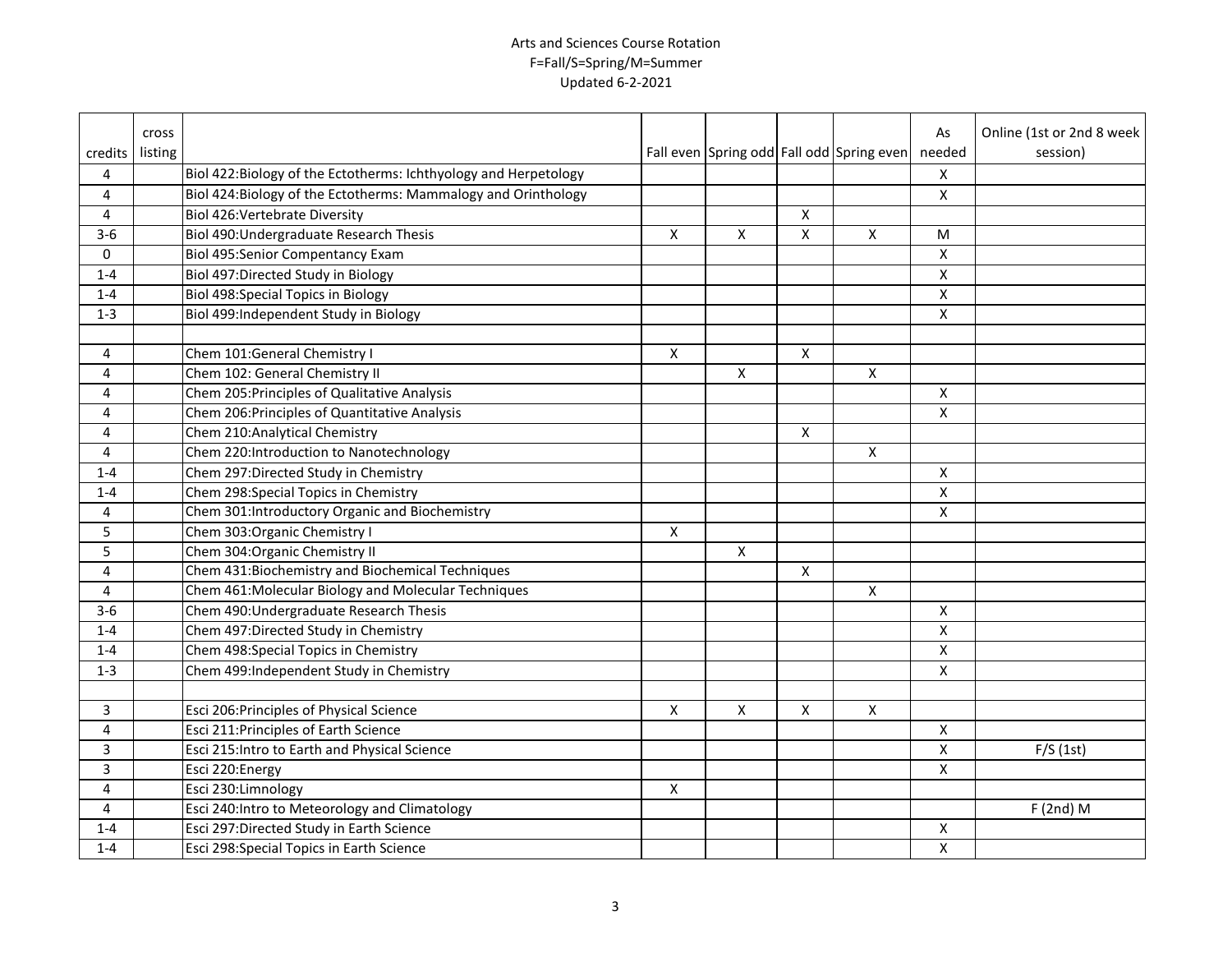|                | cross   |                                                      |                    |                    |                |                                           | As                                                                                    | Online (1st or 2nd 8 week |
|----------------|---------|------------------------------------------------------|--------------------|--------------------|----------------|-------------------------------------------|---------------------------------------------------------------------------------------|---------------------------|
| credits        | listing |                                                      |                    |                    |                | Fall even Spring odd Fall odd Spring even | needed                                                                                | session)                  |
| 4              |         | Esci 340: Meteorology and Climatology                |                    |                    |                |                                           | $\pmb{\mathsf{X}}$                                                                    |                           |
| $1 - 4$        |         | Esci 497: Directed Study in Earth Science            |                    |                    |                |                                           | X                                                                                     |                           |
| $1 - 4$        |         | Esci 498: Special Topics in Earth Science            |                    |                    |                |                                           | X                                                                                     |                           |
| $1 - 3$        |         | Esci 499:Independent Study in Earth Science          |                    |                    |                |                                           | X                                                                                     |                           |
| $\mathbf{1}$   |         | Esci 520: Energy                                     |                    |                    |                |                                           | $\mathsf{M}% _{T}=\mathsf{M}_{T}\!\left( a,b\right) ,\ \mathsf{M}_{T}=\mathsf{M}_{T}$ |                           |
|                |         |                                                      |                    |                    |                |                                           |                                                                                       |                           |
| 3              |         | Eng 100: Elements of Composition                     | X                  | X                  | X              | $\mathsf{X}$                              |                                                                                       |                           |
| $\mathbf{3}$   |         | Eng 101: English Composition                         | $\pmb{\mathsf{X}}$ | X                  | X              | X                                         |                                                                                       | F/S(2nd)                  |
| $\overline{3}$ |         | Eng 201:Advanced English Composition                 | $\pmb{\mathsf{X}}$ | $\pmb{\mathsf{X}}$ | X              | X                                         |                                                                                       | F/S(1st)                  |
| $\overline{3}$ |         | Eng 202: Appreciation of Literature                  | $\pmb{\mathsf{X}}$ | X                  | X              | $\pmb{\times}$                            |                                                                                       | F/S(2nd)                  |
| $\overline{3}$ |         | Eng 203: Literature for Children through Adolescence |                    | X                  |                | X                                         |                                                                                       |                           |
| $\overline{3}$ |         | Eng 222: World Literature to 1500                    |                    |                    |                | X                                         |                                                                                       |                           |
| 3              |         | Eng 225:Short Story                                  | X                  |                    |                |                                           |                                                                                       |                           |
| $1 - 4$        |         | Eng 297: Directed Study in English                   |                    |                    |                |                                           | X                                                                                     |                           |
| $1 - 4$        |         | Eng 298: Special Topics in English                   |                    |                    |                |                                           | $\pmb{\mathsf{X}}$                                                                    |                           |
| 3              |         | Eng 301: Traditional Grammar                         |                    | $\pmb{\mathsf{X}}$ |                |                                           |                                                                                       |                           |
| 3              |         | Eng 302: Literary Theory                             | X                  |                    |                |                                           |                                                                                       |                           |
| 3              |         | Eng 305: Practicum in Composition                    | X                  |                    |                |                                           |                                                                                       |                           |
| 3              |         | Eng 306: Nebraska Literature                         |                    |                    |                |                                           | $\mathsf{x}$                                                                          |                           |
| 3              |         | Eng 307:Seminar in the Novel                         |                    |                    | X              |                                           |                                                                                       |                           |
| 3              |         | Eng 309: Creative Writing                            |                    |                    |                |                                           |                                                                                       | $F(odd yrs)$ (1st)        |
| 3              |         | Eng 310: Technical Communications                    |                    |                    |                |                                           | X                                                                                     |                           |
| 3              |         | Eng 311: Creative Non-Fiction                        |                    |                    |                |                                           |                                                                                       | F(even yrs)(1st)          |
| 3              |         | Eng 313: Introduction to Poetry Writing              |                    | X                  |                |                                           |                                                                                       |                           |
| $\overline{3}$ |         | Eng 320: Science Fiction Literature & Film           |                    |                    |                |                                           |                                                                                       | S(odd yrs)(2nd)           |
| 3              |         | Eng 322: British Literature I - Early Lit to 1780    | X                  |                    |                |                                           |                                                                                       |                           |
| 3              |         | Eng 323: British Literature II - 1780 to present     |                    |                    | X              |                                           |                                                                                       |                           |
| 3              |         | Eng 326: American Literature I                       |                    |                    |                | X                                         |                                                                                       |                           |
| 3              |         | Eng 327: American Literature II                      |                    | $\pmb{\chi}$       |                |                                           |                                                                                       |                           |
| 3              |         | Eng 330: Modern Poetry and Drama                     |                    |                    | X              |                                           |                                                                                       |                           |
| 3              |         | Eng 335: Non-Western Literature                      | X                  | X                  | $\overline{X}$ | $\pmb{\times}$                            |                                                                                       | F(2nd)                    |
| 3              |         | Spch Eng 357: Interpretive Reading                   |                    | X                  |                |                                           |                                                                                       |                           |
| 3              |         | Eng 360: Comics as Literature                        |                    |                    |                | Χ                                         |                                                                                       |                           |
| 3              |         | Eng 362: Women Writers                               |                    |                    |                | $\pmb{\mathsf{X}}$                        |                                                                                       |                           |
| 3              |         | Eng 375: Film Study                                  |                    |                    |                | $\pmb{\mathsf{X}}$                        |                                                                                       |                           |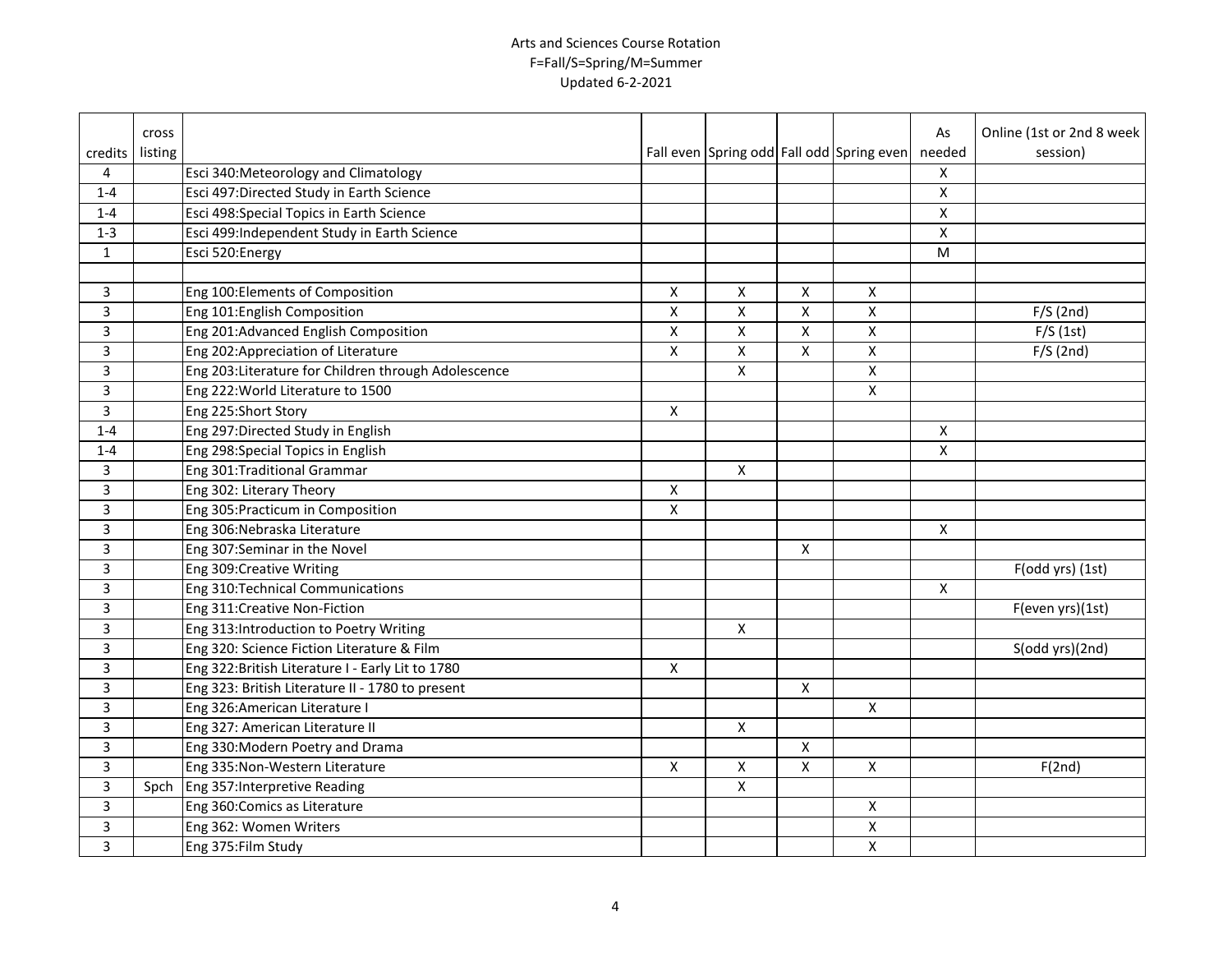|                | cross   |                                                       |                |                    |                |                                           | As                 | Online (1st or 2nd 8 week |
|----------------|---------|-------------------------------------------------------|----------------|--------------------|----------------|-------------------------------------------|--------------------|---------------------------|
| credits        | listing |                                                       |                |                    |                | Fall even Spring odd Fall odd Spring even | needed             | session)                  |
| 3              |         | Eng 401: Young Adult Literature                       |                |                    |                |                                           |                    | M                         |
| $\overline{3}$ |         | Eng 418:Shakespeare                                   |                |                    |                | $\pmb{\mathsf{X}}$                        |                    |                           |
| $\overline{3}$ |         | Eng 440: History of the English Language              |                |                    |                |                                           | $\pmb{\mathsf{X}}$ |                           |
| $\overline{3}$ |         | Eng 450: English Seminar                              |                |                    | X              |                                           |                    |                           |
| $1 - 4$        |         | Eng 497: Directed Study in English                    |                |                    |                |                                           | $\pmb{\mathsf{X}}$ |                           |
| $1 - 4$        |         | Eng 498: Special Topics in English                    |                |                    |                |                                           | $\pmb{\mathsf{X}}$ |                           |
| $1 - 3$        |         | Eng 499:Independent Study in English                  |                |                    |                |                                           | X                  |                           |
| 3              |         | Eng 501: Young Adult Literature                       |                |                    |                |                                           |                    | M                         |
| $1 - 4$        |         | Eng 598: Special Topics in English                    |                |                    |                |                                           | X                  |                           |
|                |         |                                                       |                |                    |                |                                           |                    |                           |
| $1 - 4$        |         | Gsci 241: Cooperative Education Internship            |                |                    |                |                                           | X                  |                           |
| $1 - 12$       |         | Gsci 441: Cooperative Education Internship            |                |                    |                |                                           | X                  |                           |
|                |         |                                                       |                |                    |                |                                           |                    |                           |
| 3              |         | Geog 101: Principles of Physical Geography            |                |                    |                |                                           |                    | F(1st)(even yrs)          |
| 3              |         | Geog 103: Human Geography                             |                |                    |                | X                                         |                    | M (even yrs)              |
| $1 - 4$        |         | Geog 297: Directed Study in Geography                 |                |                    |                |                                           | X                  |                           |
| 3              |         | Geog 305: Economic Geography                          |                |                    |                |                                           | $\pmb{\mathsf{X}}$ |                           |
| 3              |         | Geog 326: Conservation of Natural Resources           |                |                    |                |                                           | $\pmb{\mathsf{X}}$ |                           |
| $1 - 4$        |         | Geog 497: Directed Study in Geography                 |                |                    |                |                                           | X                  |                           |
| $1 - 4$        |         | Geog 498: Special Topics in Geography                 |                |                    |                |                                           | $\pmb{\chi}$       |                           |
|                |         |                                                       |                |                    |                |                                           |                    |                           |
| $\mathbf{3}$   |         | Hist 113: American History before 1865                | X              |                    | X              |                                           |                    | F/S(1st) M(even yrs)      |
| 3              |         | Hist 114: American History after 1865                 |                | $\mathsf{x}$       |                | $\mathsf{x}$                              |                    | F/S(2nd) M(odd yrs)       |
| 3              |         | Hist 201: World Civilization before 1500              | X              |                    | $\pmb{\times}$ |                                           |                    | F/S(1st)                  |
| 3              |         | Hist 202: World Civilization after 1500               |                | $\pmb{\mathsf{X}}$ |                | $\pmb{\times}$                            |                    | F/S(2nd) M(odd yrs)       |
| 3              |         | Hist 225: Introduction to Historical Methods          |                | $\pmb{\mathsf{X}}$ |                |                                           |                    |                           |
| $1 - 4$        |         | Hist 297: Directed Study in History                   |                |                    |                |                                           | $\pmb{\mathsf{X}}$ |                           |
| $1 - 4$        |         | Hist 298: Special Topics in History                   |                |                    |                |                                           | $\pmb{\mathsf{X}}$ |                           |
| 3              |         | Hist 301: Colonial America                            |                |                    |                |                                           | $\pmb{\mathsf{X}}$ |                           |
| 3              |         | Hist 302: Nineteenth Century U.S.                     | X              |                    |                |                                           |                    | S (odd yrs)(2nd)          |
| 3              |         | Hist 303:U.S. in the Twentieth Century                |                | X                  |                |                                           |                    |                           |
| 3              |         | Hist 304: African American History                    |                |                    |                | X                                         |                    |                           |
| 3              |         | Hist 305: American Leadership                         |                |                    |                |                                           | $\mathsf{X}$       |                           |
| 3              |         | Psci Hist 307: Women in American History and Politics |                |                    | X              |                                           |                    |                           |
| 3              | Anth    | Hist 308: Native American History & Culture           | $\pmb{\times}$ |                    |                |                                           |                    |                           |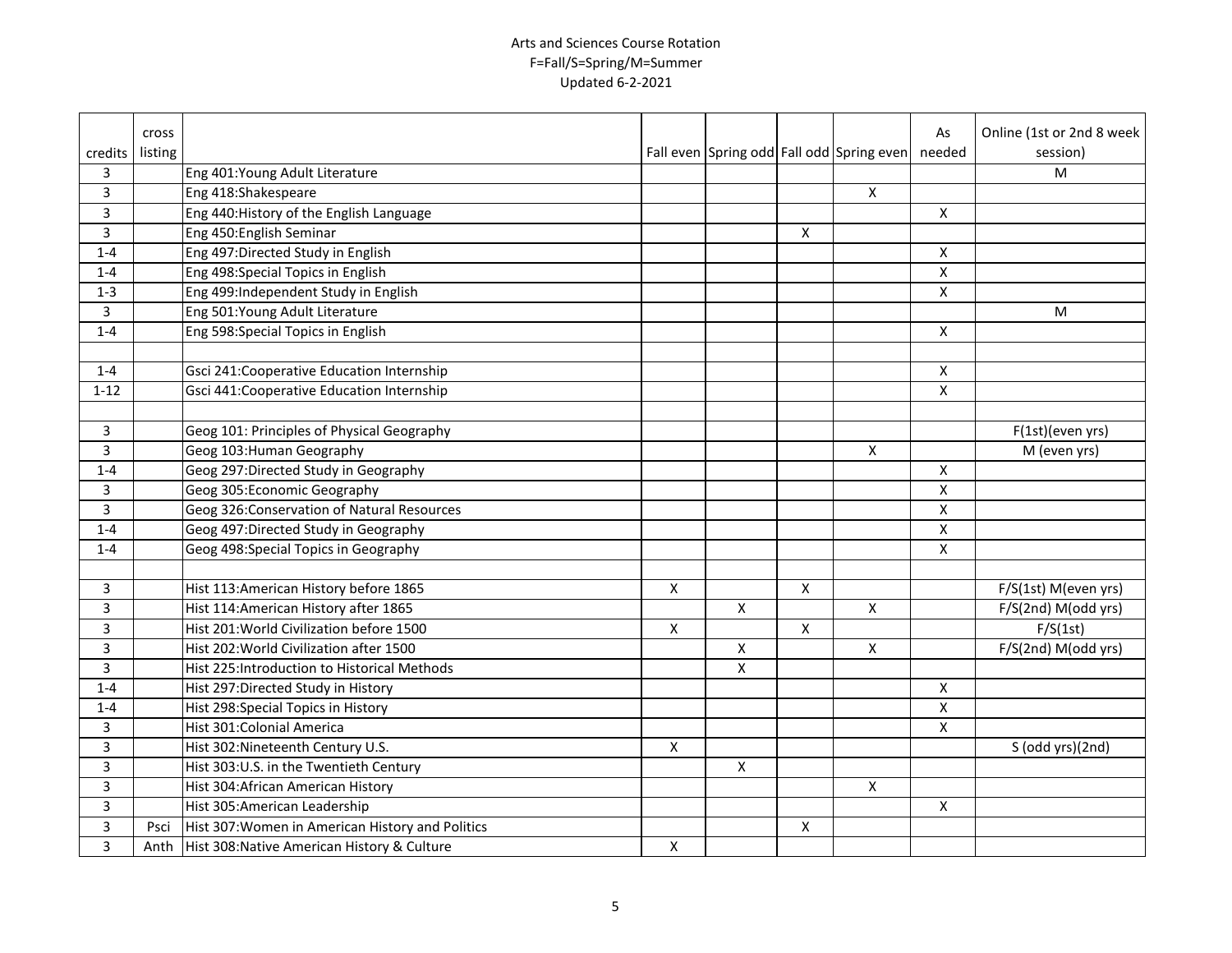|                         | cross   |                                                                 |                         |                    |                    |                                           | As                 | Online (1st or 2nd 8 week |
|-------------------------|---------|-----------------------------------------------------------------|-------------------------|--------------------|--------------------|-------------------------------------------|--------------------|---------------------------|
| credits                 | listing |                                                                 |                         |                    |                    | Fall even Spring odd Fall odd Spring even | needed             | session)                  |
| 3                       |         | Hist 322:Introduction to Public History                         |                         |                    |                    | $\mathsf{x}$                              |                    |                           |
| $\overline{\mathbf{3}}$ |         | Hist 324: Introduction to Museum and Archival Practice          |                         | $\pmb{\times}$     |                    |                                           |                    |                           |
| 3                       | Psci    | Hist 325: American Political Thought                            |                         |                    |                    |                                           |                    | S (odd yrs) (16 wk)       |
| $\overline{3}$          |         | Hist 329: History of Nebraska                                   |                         | $\pmb{\mathsf{X}}$ |                    | X                                         |                    | M(even yrs)               |
| $\overline{3}$          | Psci    | Hist 341: Modern Europe                                         |                         |                    |                    | $\pmb{\times}$                            |                    |                           |
| $\overline{3}$          | Psci    | Hist 351: Modern Africa                                         | X                       |                    |                    |                                           |                    |                           |
| 3                       |         | Hist 367: Modern East Asia                                      | X                       |                    |                    |                                           |                    |                           |
| 3                       | Psci    | Hist 371: Modern Middle East                                    |                         |                    |                    |                                           |                    | S (even yrs)(16 wk)       |
| 3                       |         | Hist 390: Modern Germany                                        |                         |                    | $\mathsf{X}$       |                                           |                    |                           |
| 3                       |         | Hist 401:International Conflict Resolution                      |                         |                    |                    |                                           | $\mathsf{x}$       |                           |
| 3                       |         | Hist 411:U.S. West and Borderlands                              |                         | X                  |                    |                                           |                    |                           |
| 3                       |         | Hist 425:Seminar in American History                            | X                       |                    | X                  |                                           |                    |                           |
| 3                       | Psci    | Hist 426: American Constitutional Law                           |                         | X                  |                    |                                           |                    | F (odd yrs)(16 wk)        |
| $1 - 4$                 |         | Hist 497: Directed Study in History                             |                         |                    |                    |                                           | X                  |                           |
| $1 - 4$                 |         | Hist 498: Special Topics in History                             |                         |                    |                    |                                           | X                  |                           |
| $1 - 3$                 |         | Hist 499:Independent Study in History                           |                         |                    |                    |                                           | X                  |                           |
|                         |         |                                                                 |                         |                    |                    |                                           |                    |                           |
| 3                       |         | HP 304: Nature's Republic: Topics in U.S. Environmental History |                         |                    |                    | $\mathsf{X}$                              |                    |                           |
| 3                       |         | HP 305: Microscopic Monarchs: Disease in History                | X                       |                    |                    |                                           |                    |                           |
| $\overline{3}$          |         | HP 310:Democracy Ancient & Modern                               |                         |                    |                    |                                           | X                  |                           |
| $\overline{3}$          |         | HP 320: Portrayals of Nature I                                  |                         |                    |                    |                                           |                    |                           |
| $\overline{3}$          |         | HP 321: Portrayals of Nature II                                 |                         |                    |                    |                                           |                    |                           |
| $\overline{3}$          |         | HP 333:Genocides in History                                     |                         | $\pmb{\times}$     |                    |                                           |                    |                           |
|                         |         |                                                                 |                         |                    |                    |                                           |                    |                           |
| 3                       |         | Jour 100: Intro to Mass Communications                          |                         | X                  |                    |                                           |                    |                           |
| 3                       |         | Jour 232: Social Media Theory and Practice                      |                         |                    |                    | X                                         |                    |                           |
| 3                       |         | Jour 234: Beginning Journalism                                  | $\pmb{\mathsf{X}}$      | $\mathsf{x}$       | X                  | $\overline{\mathsf{x}}$                   |                    |                           |
| 3                       |         | Jour 235: Newspaper Editing                                     | $\overline{\mathsf{x}}$ |                    | $\pmb{\mathsf{X}}$ |                                           |                    |                           |
| $1 - 4$                 |         | Jour 297: Directed Study in Journalism                          |                         |                    |                    |                                           | X                  |                           |
| $1 - 4$                 |         | Jour 298: Special Topics in Journalism                          |                         |                    |                    |                                           | $\pmb{\mathsf{X}}$ |                           |
| $\mathbf{1}$            |         | Jour 401:Journalism Practicum                                   | X                       | X                  | X                  | X                                         |                    |                           |
| $1 - 4$                 |         | Jour 497: Directed Study in Journalism                          |                         |                    |                    |                                           | $\pmb{\times}$     |                           |
| $1 - 4$                 |         | Jour 498: Special Topics in Journalism                          |                         |                    |                    |                                           | $\mathsf{X}$       |                           |
| $1 - 3$                 |         | Jour 499: Independent Study in Journalism                       |                         |                    |                    |                                           | $\mathsf{X}$       |                           |
|                         |         |                                                                 |                         |                    |                    |                                           |                    |                           |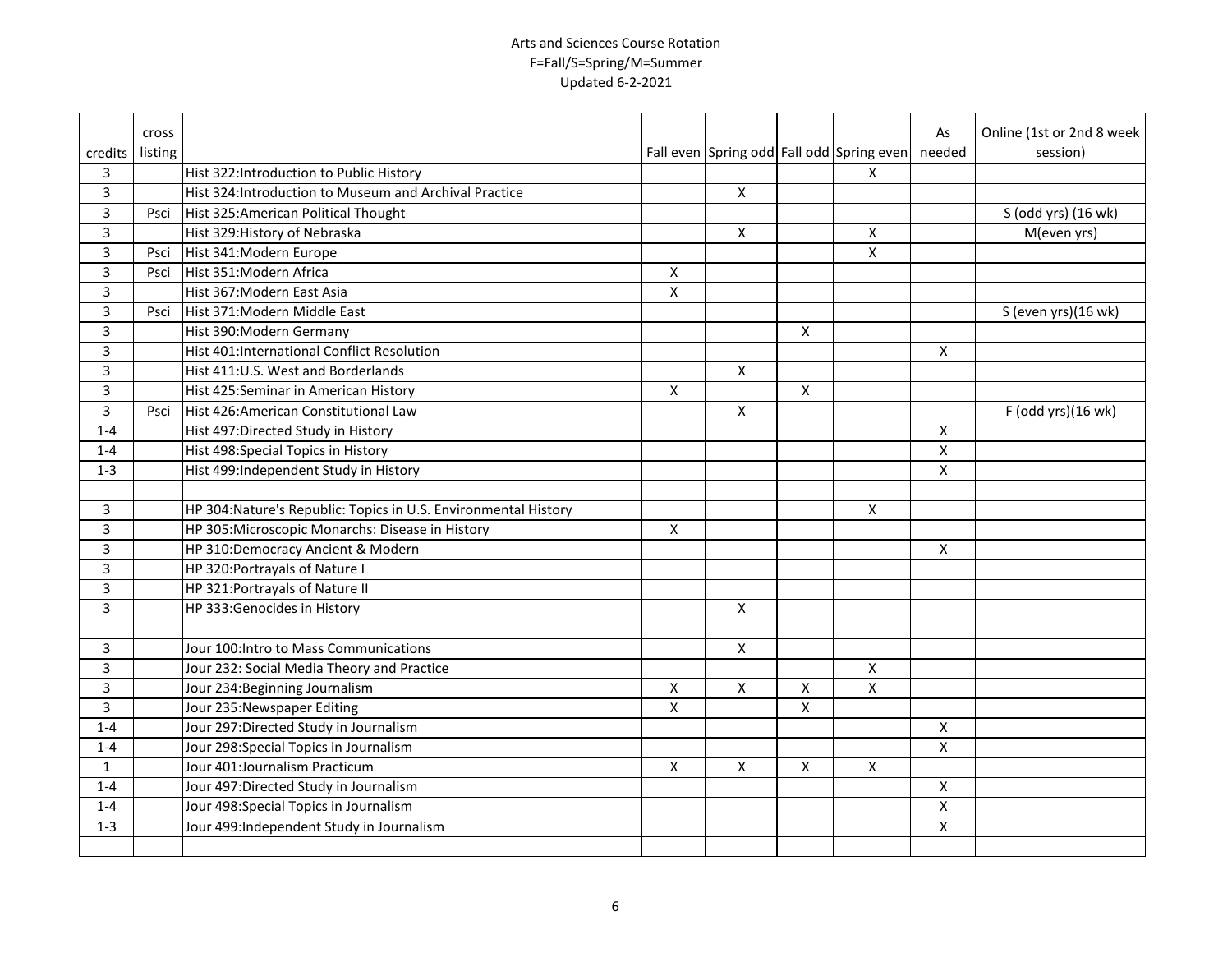|                | cross   |                                               |                    |                    |                    |                                           | As                        | Online (1st or 2nd 8 week |
|----------------|---------|-----------------------------------------------|--------------------|--------------------|--------------------|-------------------------------------------|---------------------------|---------------------------|
| credits        | listing |                                               |                    |                    |                    | Fall even Spring odd Fall odd Spring even | needed                    | session)                  |
| 3              |         | Math 100: Elementary Algebra                  | X                  | $\pmb{\mathsf{X}}$ | $\pmb{\times}$     | X                                         |                           |                           |
| $\overline{3}$ |         | Math 110: Elements of Mathematics             | $\pmb{\mathsf{X}}$ | X                  | X                  | $\pmb{\times}$                            |                           |                           |
| $\overline{3}$ |         | Math 112: College Algebra                     | $\pmb{\mathsf{X}}$ | X                  | X                  | $\pmb{\mathsf{X}}$                        |                           | $F/S(16 \text{ wk})/M$    |
| $\overline{3}$ |         | Math 114: Trigonometry                        | $\pmb{\mathsf{X}}$ |                    | $\overline{X}$     |                                           |                           |                           |
| 5              |         | Math 225: Calculus with Analytic Geometry I   | X                  |                    | $\pmb{\mathsf{X}}$ |                                           |                           |                           |
| 5              |         | Math 226: Calculus with Analytic Geometry II  |                    | X                  |                    | X                                         |                           |                           |
| $\overline{3}$ |         | Math 230: Foundations of Mathematical Thought |                    | Χ                  |                    | $\pmb{\times}$                            |                           |                           |
| $1 - 4$        |         | Math 297: Directed Study in Mathematics       |                    |                    |                    |                                           | $\mathsf{X}$              |                           |
| $1 - 4$        |         | Math 298:Special Topics in Mathematics        |                    |                    |                    |                                           | $\boldsymbol{\mathsf{X}}$ |                           |
| 3              |         | Math 304: Modern Geometry                     | X                  |                    |                    |                                           |                           |                           |
| $\overline{3}$ |         | Math 306: Modern Algebra                      |                    |                    |                    | $\boldsymbol{\mathsf{X}}$                 |                           |                           |
| $\overline{3}$ |         | Math 327: Calculus with Analytic Geometry III |                    |                    | X                  |                                           |                           |                           |
| $\overline{3}$ |         | Math 328: Different Equations                 |                    |                    |                    | $\boldsymbol{X}$                          |                           |                           |
| 3              |         | Math 404: Mathematical Modeling               | X                  |                    |                    |                                           |                           |                           |
| 3              |         | Math 418: Linear Algebra                      |                    |                    | X                  |                                           |                           |                           |
| 3              |         | Math 420: Introduction to Real Analysis       |                    | X                  |                    |                                           |                           |                           |
| 3              |         | Math 430: Introduction to Combinatorics       |                    | X                  |                    |                                           |                           |                           |
| $\mathbf{1}$   |         | Math 490:Seminar in Mathematical Research     | X                  |                    | X                  |                                           |                           |                           |
| $1 - 4$        |         | Math 497: Directed Study in Mathematics       |                    |                    |                    |                                           | $\boldsymbol{\mathsf{X}}$ |                           |
| $1 - 4$        |         | Math 498: Special Topics in Mathematics       |                    |                    |                    |                                           | $\boldsymbol{\mathsf{X}}$ |                           |
| $1 - 3$        |         | Math 499: Independent Study in Mathematics    |                    |                    |                    |                                           | $\boldsymbol{\mathsf{X}}$ |                           |
|                |         |                                               |                    |                    |                    |                                           |                           |                           |
| 0              |         | Musc 100: Music Major Forum                   | $\pmb{\mathsf{X}}$ | $\pmb{\mathsf{X}}$ | $\pmb{\mathsf{X}}$ | $\pmb{\times}$                            |                           |                           |
| $\mathbf{1}$   |         | Musc 101:Concert Band                         | $\pmb{\mathsf{X}}$ | X                  | $\pmb{\mathsf{X}}$ | $\pmb{\mathsf{X}}$                        |                           |                           |
| $\mathbf{1}$   |         | Musc 102:Concert Choir                        | $\pmb{\mathsf{X}}$ | X                  | X                  | $\pmb{\times}$                            |                           |                           |
| $\mathbf{1}$   |         | Musc 103:Jazz Ensemble                        | $\pmb{\mathsf{X}}$ | X                  | X                  | $\pmb{\mathsf{X}}$                        |                           |                           |
| $\mathbf{1}$   |         | Musc 104: Contemporary Ensemble               |                    |                    |                    |                                           | $\pmb{\chi}$              |                           |
| $\mathbf{1}$   |         | Musc 105:Brass Ensemble                       |                    |                    |                    |                                           | $\pmb{\mathsf{X}}$        |                           |
| $\mathbf{1}$   |         | Musc 106: Woodwind Ensemble                   |                    |                    |                    |                                           | $\pmb{\mathsf{X}}$        |                           |
| $\mathbf{1}$   |         | Musc 108: Percussion Ensemble                 |                    |                    |                    |                                           | X                         |                           |
| $\mathbf{1}$   |         | Musc 110: Women's Choir                       | X                  | X                  | X                  | X                                         |                           |                           |
| $\mathbf{1}$   |         | Musc 112: Class Piano I                       | $\pmb{\mathsf{X}}$ |                    | $\mathsf{x}$       |                                           |                           |                           |
| $\mathbf{1}$   |         | Musc 113: Beginning Class Guitar              |                    |                    |                    |                                           | $\mathsf{X}$              |                           |
| $\mathbf{1}$   |         | Musc 114: Class Piano II                      |                    | X                  |                    | $\pmb{\times}$                            |                           |                           |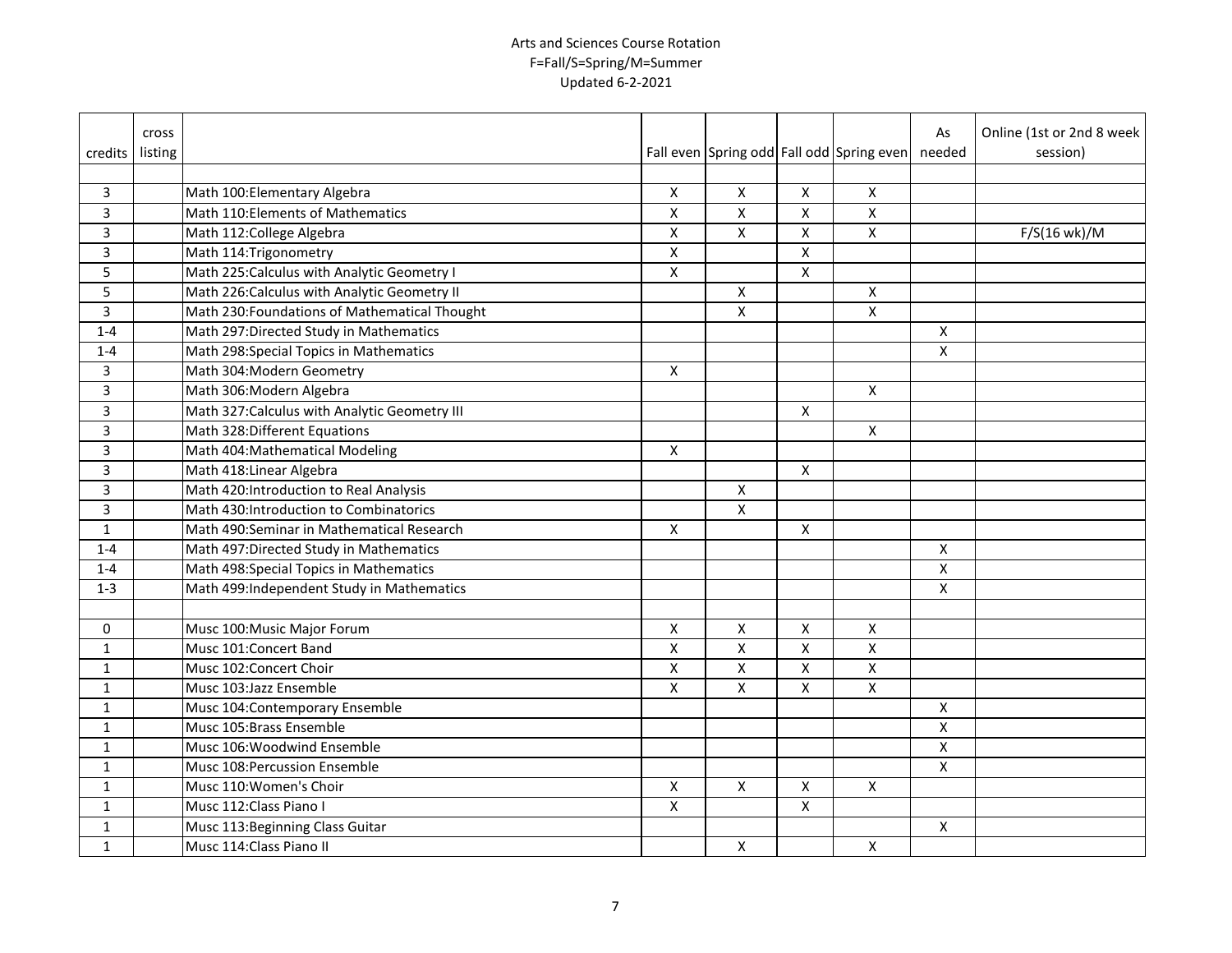|                | cross   |                                                     |                    |                         |                    |                                           | As                      | Online (1st or 2nd 8 week |
|----------------|---------|-----------------------------------------------------|--------------------|-------------------------|--------------------|-------------------------------------------|-------------------------|---------------------------|
| credits        | listing |                                                     |                    |                         |                    | Fall even Spring odd Fall odd Spring even | needed                  | session)                  |
| $\mathbf{1}$   |         | Musc 120:Applied Music                              | X                  | X                       | X                  | X                                         |                         |                           |
| 3              |         | Musc 145: Music Theory I                            | X                  |                         | X                  |                                           |                         |                           |
| 0              |         | Musc 200: Piano Proficiency                         | $\pmb{\mathsf{X}}$ | X                       | X                  | $\pmb{\times}$                            |                         |                           |
| $\overline{3}$ |         | Musc 211: Music Appreciation                        |                    |                         |                    |                                           |                         | F/S(1st)                  |
| $\mathbf{1}$   |         | Musc 212: Class Piano III                           | X                  |                         | $\pmb{\mathsf{X}}$ |                                           |                         |                           |
| $\overline{3}$ |         | Musc 213: Introduction to Jazz History              |                    |                         |                    |                                           | X                       |                           |
| $\mathbf{1}$   |         | Musc 214: Class Piano IV                            |                    | X                       |                    | X                                         |                         |                           |
| $\overline{3}$ |         | Musc 215: History of Rock                           | X                  | X                       | X                  | $\pmb{\times}$                            |                         | F/S(2nd)                  |
| $\overline{3}$ |         | Musc 216: Evolution of Hip Hop                      | $\pmb{\mathsf{X}}$ | X                       | X                  | $\pmb{\times}$                            |                         |                           |
| $1 - 2$        |         | Musc 220:Applied Music                              | X                  | X                       | $\pmb{\mathsf{X}}$ | $\pmb{\times}$                            |                         |                           |
| 3              |         | Musc 245: Music Theory II                           |                    | X                       |                    | X                                         |                         |                           |
| $\overline{3}$ |         | Musc 251: Elementary Music Methods                  |                    | X                       | X                  | $\pmb{\times}$                            |                         |                           |
| 3              |         | Musc 253: Elementary Music Methods for Music Majors | X                  |                         |                    |                                           |                         |                           |
| $1 - 4$        |         | Musc 297: Directed Study in Music                   |                    |                         |                    |                                           | X                       |                           |
| $1 - 4$        |         | Musc 298: Special Topics in Music                   |                    |                         |                    |                                           | X                       |                           |
| 3              |         | Musc 310: World Music                               | X                  |                         | X                  |                                           |                         |                           |
| $1 - 2$        |         | Musc 320: Applied Music                             | X                  | X                       | X                  | X                                         |                         |                           |
| 3              |         | Musc 321: Choral Methods I                          | X                  |                         |                    |                                           |                         |                           |
| 3              |         | Musc 322: Band Methods I                            |                    |                         | X                  |                                           |                         |                           |
| $\mathbf{1}$   |         | Musc 340: Junior Recital                            | X                  | X                       | X                  | X                                         |                         |                           |
| 3              |         | Musc 342: Arranging                                 |                    |                         |                    |                                           | X                       |                           |
| 3              |         | Musc 345: Music Theory III                          | X                  |                         | X                  |                                           |                         |                           |
| $\overline{2}$ |         | Musc 351:Brass Methods                              |                    |                         |                    |                                           | X                       |                           |
| $\overline{2}$ |         | Musc 352: Woodwind Methods                          |                    |                         |                    |                                           | $\pmb{\mathsf{X}}$      |                           |
| $\overline{2}$ |         | Musc 362: Percussion Methods                        |                    |                         |                    |                                           | $\overline{\mathsf{x}}$ |                           |
| $\overline{3}$ |         | Musc 363: Music Business                            |                    |                         |                    |                                           | $\pmb{\mathsf{X}}$      |                           |
| $\overline{2}$ |         | Musc 372: Vocal Techniques                          |                    |                         |                    |                                           | $\pmb{\mathsf{X}}$      |                           |
| $1 - 2$        |         | Musc 420: Applied Music                             | $\pmb{\mathsf{X}}$ | $\pmb{\mathsf{X}}$      | $\pmb{\mathsf{X}}$ | $\pmb{\times}$                            |                         |                           |
| 3              |         | Musc 421: Choral Methods II                         |                    | $\overline{\mathsf{x}}$ |                    |                                           |                         |                           |
| $\overline{3}$ |         | Musc 422: Band Methods II                           |                    |                         |                    | X                                         |                         |                           |
| $\mathbf{1}$   |         | Musc 440:Senior Recital                             | X                  | X                       | X                  | $\overline{X}$                            |                         |                           |
| 3              |         | Musc 441: Music History from Antiquity - 1750       | X                  |                         | X                  |                                           |                         |                           |
| 3              |         | Musc 442: Music History from 1750 - Present         |                    | X                       |                    | X                                         |                         |                           |
| 3              |         | Musc 445: Music Theory IV                           |                    | $\pmb{\mathsf{X}}$      |                    | $\mathsf{X}$                              |                         |                           |
| 3              |         | Musc 462: Conducting                                |                    | $\pmb{\mathsf{X}}$      |                    | $\boldsymbol{\mathsf{X}}$                 |                         |                           |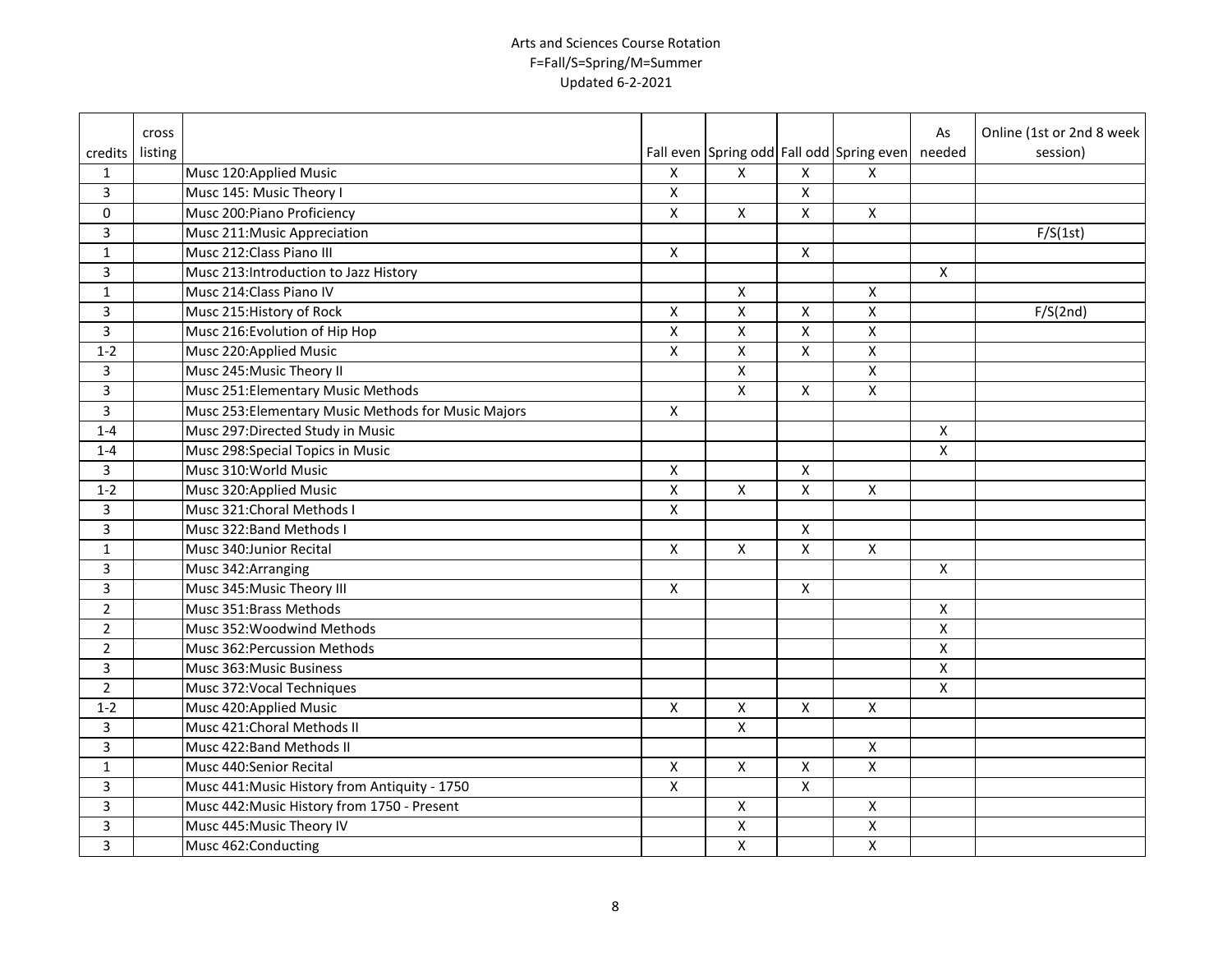|                | cross      |                                                  |   |   |                |                                           | As                 | Online (1st or 2nd 8 week |
|----------------|------------|--------------------------------------------------|---|---|----------------|-------------------------------------------|--------------------|---------------------------|
| credits        | listing    |                                                  |   |   |                | Fall even Spring odd Fall odd Spring even | needed             | session)                  |
| $1 - 4$        |            | Musc 497: Directed Study in Music                |   |   |                |                                           | X                  |                           |
| $1 - 4$        |            | Musc 498: Special Topics in Music                |   |   |                |                                           | X                  |                           |
| $1 - 3$        |            | Musc 499: Independent Study in Music             |   |   |                |                                           | $\pmb{\times}$     |                           |
|                |            |                                                  |   |   |                |                                           |                    |                           |
| 5              |            | Phys 100:Introductory Physics                    |   |   |                |                                           | $\pmb{\times}$     |                           |
| 5              |            | Phys 201: General Physics I                      | X |   |                |                                           |                    |                           |
| 5              |            | Phys 202: General Physics II                     |   | X |                |                                           |                    |                           |
| $1 - 5$        |            | Phys 297: Directed Study in Physics              |   |   |                |                                           | Χ                  |                           |
| $1 - 5$        |            | Phys 298: Special Topics in Physics              |   |   |                |                                           | $\pmb{\times}$     |                           |
| $1 - 5$        |            | Phys 497: Directed Study in Physics              |   |   |                |                                           | X                  |                           |
| $1 - 5$        |            | Phys 498: Special Topics in Physics              |   |   |                |                                           | X                  |                           |
| $1 - 5$        |            | Phys 499: Independent Study in Physics           |   |   |                |                                           | X                  |                           |
|                |            |                                                  |   |   |                |                                           |                    |                           |
| 3              |            | Phil 201:Introduction to Philosophy              |   |   |                |                                           |                    | F (odd yrs) (16 wk)       |
| 3              |            | Phil 312: Ethics in Practice                     | X |   |                |                                           |                    |                           |
| 3              | Soc        | Phil 322: The World's Religions                  |   |   |                |                                           | Χ                  |                           |
|                |            |                                                  |   |   |                |                                           |                    |                           |
| 3              |            | Psci 201:American National Government            |   | X |                | X                                         |                    | F(1st)                    |
| 3              |            | Psci 202:State and Local Government              | X |   | X              |                                           |                    | M (odd yrs)               |
| $1 - 4$        |            | Psci 298:Special Topics in Political Science     |   |   |                |                                           | X                  |                           |
| 3              |            | Psci 301: Comparative Government                 |   |   |                |                                           |                    | F (odd yrs) (16 wk)       |
| $\overline{3}$ |            | Psci 305: American Leadership                    |   |   |                |                                           | X                  |                           |
| 3              | Hist       | Psci 307: Women in American History and Politics |   |   | $\pmb{\times}$ |                                           |                    |                           |
| 3              |            | Psci 312: Engaging in the Legislative Process    |   | X |                |                                           |                    |                           |
| 3              |            | Psci 316: Engagement in the Election Process     | X |   |                |                                           |                    |                           |
| 3              |            | Hist Psci 325:American Political Thought         |   |   |                |                                           | X                  | S (odd yrs) (16 wk)       |
| 3              |            | Hist Psci 341:Modern Europe                      |   |   |                | $\pmb{\times}$                            |                    |                           |
| 3              |            | Hist Psci 351: Modern Africa                     | X |   |                |                                           |                    |                           |
| 3              | Hist       | Psci 371: Modern Middle East                     |   |   |                |                                           |                    | S (even yrs)(16 wk)       |
| 3              |            | Psci 401:International Conflict Resolution       |   |   |                |                                           | X                  |                           |
| 3              |            | Hist Psci 426:American Constitutional Law        |   | X |                |                                           |                    | F (odd yrs) (16 wk)       |
| 3              | <b>Bus</b> | Psci 468: Public Administration                  |   |   |                | $\pmb{\times}$                            |                    |                           |
| $1 - 4$        |            | Psci 497: Directed Study in Political Science    |   |   |                |                                           | X                  |                           |
| $1 - 4$        |            | Psci 498: Special Topics in Policital Science    |   |   |                |                                           | $\pmb{\mathsf{X}}$ |                           |
| $1 - 3$        |            | Psci 499:Independent Study in Political Science  |   |   |                |                                           | $\mathsf{X}$       |                           |